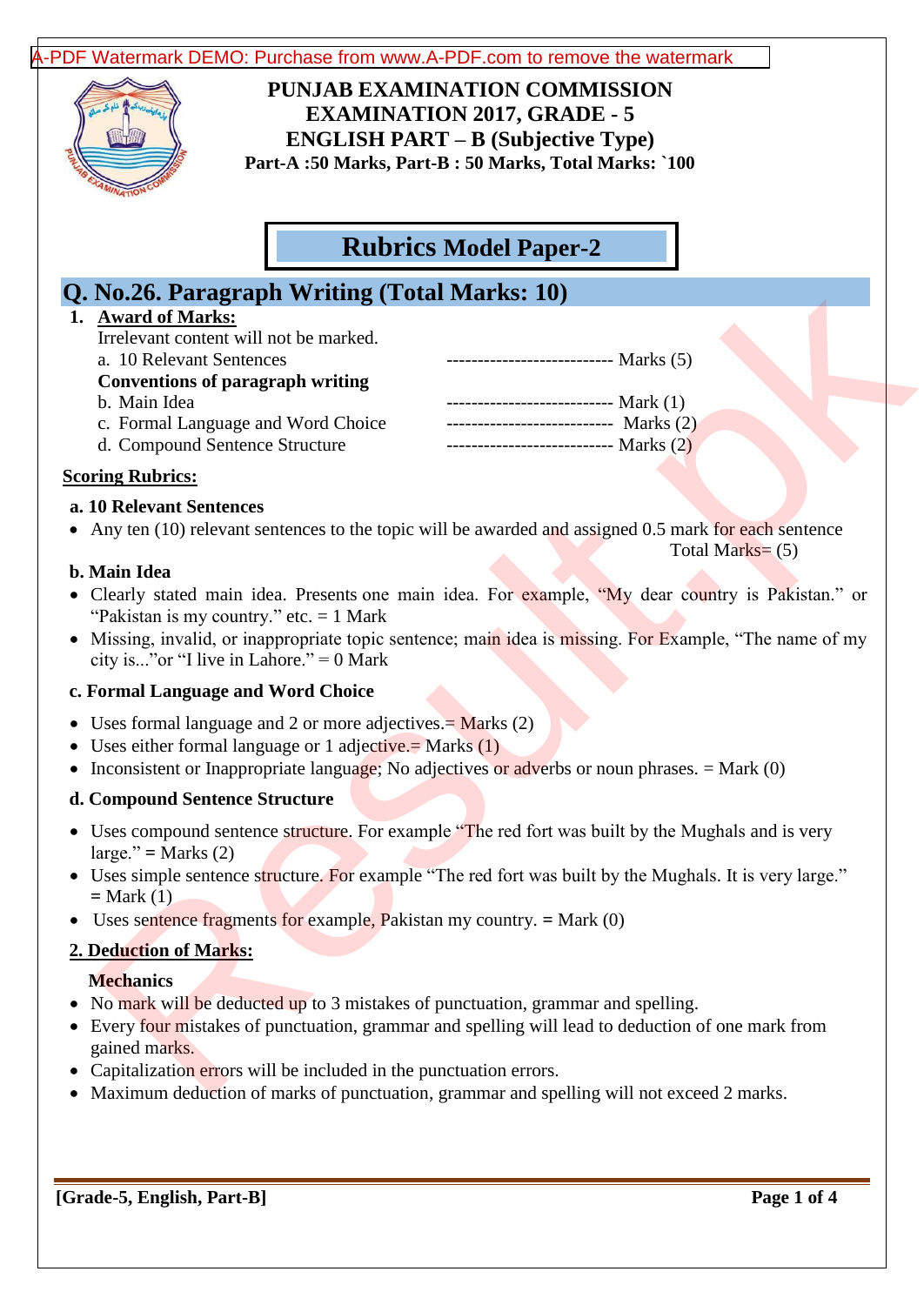# **Q.No.27. Letter Writing (Total Marks: 10)**

#### **Scoring Rubrics: 1. A**

| ward of Marks: |            |                                           |             |  |  |  |  |
|----------------|------------|-------------------------------------------|-------------|--|--|--|--|
|                |            | a. Address ----------------------------   | Mark $(1)$  |  |  |  |  |
|                | b. Date    | _____________________________             | Mark $(1)$  |  |  |  |  |
|                |            | c. Salutation --------------------------- | Mark $(1)$  |  |  |  |  |
|                | d. Body    | _____________________________             | Marks $(6)$ |  |  |  |  |
|                | e. Closing | _____________________________             | Mark $(1)$  |  |  |  |  |

#### a. **Sample Address Format:**

Examination Hall**,**

City ABC/ abc**.**

(Address may be written on either corner of the page)

#### b. **Sample Date Formats:**

February 24**,** 2016

24**th** February 2016

#### c. **Salutation:**

My Dear; Dear Friend; Dear Ali / Alia, etc.

#### **d. Body of the Letter**

#### **Version 1, Body of the letter:**

- $\geq 2$  or more sentences describing excitement/disappointment about new school = Marks (2) 1 sentence describing excitement/disappointment about new school= Mark (1)
- $\geq 2$  or more sentences giving description of school building, major landmarks in school and details of teachers etc.  $=$  Marks (2) 1. Simulate Maldress Formati;<br>
Examination Itilit,<br>
City ABC/ abe.<br>
(Address may be written on either corner of the page)<br>
1. Simulate Dark Evarants:<br>
24<sup>th</sup> February 24, 2016<br>
24<sup>th</sup> February 24, 2016<br>
24<sup>th</sup> February 24

1 sentence describing school building, major landmarks in school and detail of teachers etc. =Mark (1)

- $\triangleright$  Use of at least 2 adjectives to describe features of the school or excitement/disappointment = Marks (2)
	- d. **Closing:**

It should be informal and friendly e.g. "Yours"; "See you"; "Take care" etc. = Mark  $(1)$ 

(May be written on either corner of the page)

### **2. Deduction of Marks:**

- $\triangleright$  More than 3 sentence fragments (-2) i.e. my school nice etc.
-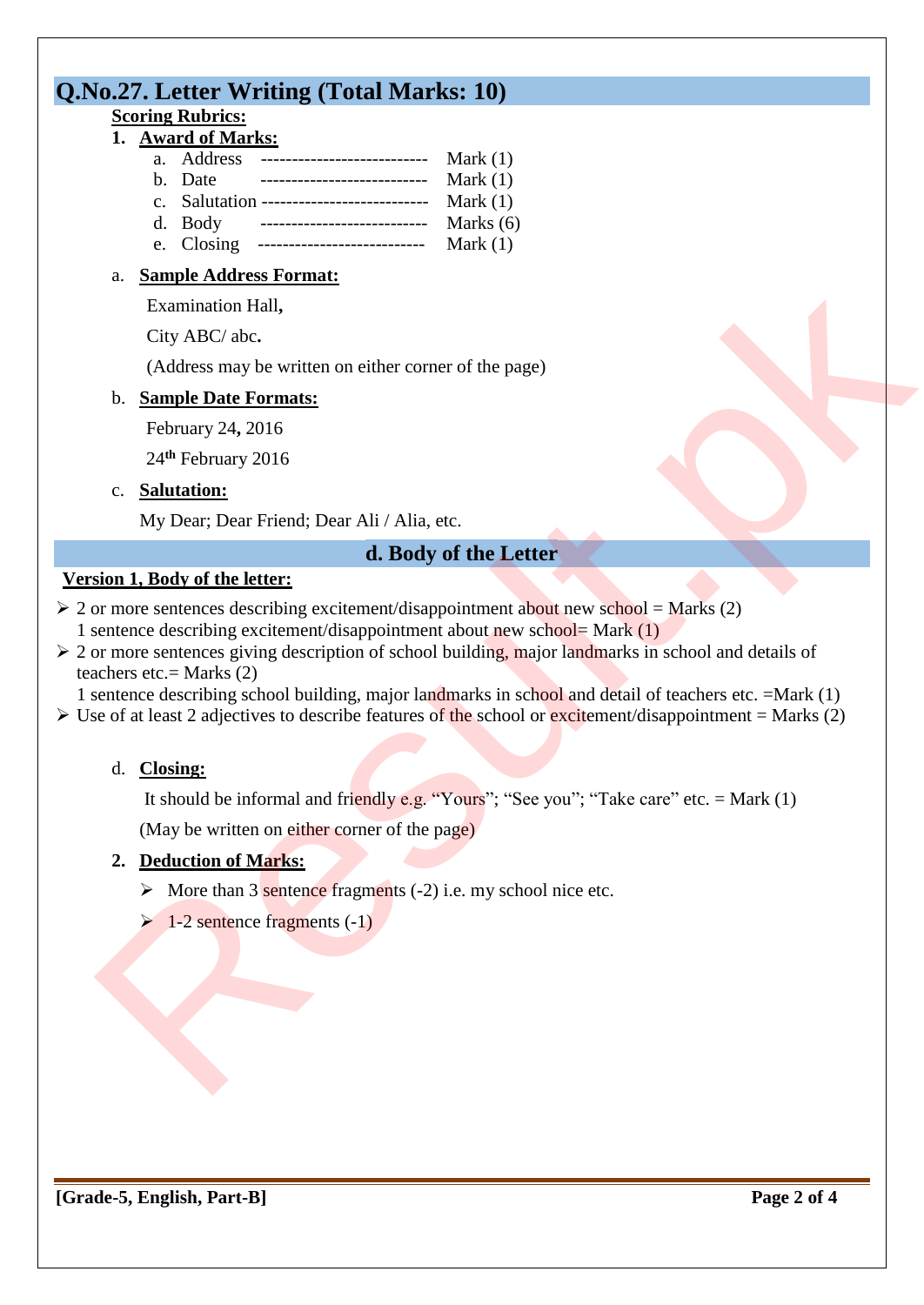# **Q.No.28. Story Writing (Total Marks: 10)**

### **Scoring Rubrics:**

| <b>Conventions</b>        | $Marks = 2$                                                                                                                                                                                                  |                                                              | $Mark = 0$                                                         |                                                                                   |  |
|---------------------------|--------------------------------------------------------------------------------------------------------------------------------------------------------------------------------------------------------------|--------------------------------------------------------------|--------------------------------------------------------------------|-----------------------------------------------------------------------------------|--|
| <b>Characterization</b>   | The main characters are named /                                                                                                                                                                              |                                                              |                                                                    | It is hard to tell who the main characters are                                    |  |
|                           | clearly described using variety of                                                                                                                                                                           |                                                              |                                                                    | and there is little or no use of direct or                                        |  |
|                           | direct and indirect techniques. In direct                                                                                                                                                                    |                                                              |                                                                    | indirect characterization techniques.                                             |  |
|                           | techniques<br>adjectives                                                                                                                                                                                     | will<br>be                                                   |                                                                    |                                                                                   |  |
|                           |                                                                                                                                                                                                              | describing words i.e. a greedy farmer,                       |                                                                    |                                                                                   |  |
|                           | living in peaceful countryside/village,                                                                                                                                                                      |                                                              |                                                                    |                                                                                   |  |
|                           | had a hen giving gold eggs, etc. In<br>indirect techniques the characters will<br>be introduced indirectly i.e. a farmer<br>was living in a village etc. The marker<br>explicitly understand<br>could<br>the |                                                              |                                                                    |                                                                                   |  |
|                           |                                                                                                                                                                                                              |                                                              |                                                                    |                                                                                   |  |
|                           |                                                                                                                                                                                                              |                                                              |                                                                    |                                                                                   |  |
|                           |                                                                                                                                                                                                              |                                                              |                                                                    |                                                                                   |  |
|                           | characters accurately.                                                                                                                                                                                       |                                                              |                                                                    |                                                                                   |  |
| <b>Setting</b>            | Same vivid, descriptive words are used                                                                                                                                                                       |                                                              |                                                                    | The marker has trouble figuring out when                                          |  |
|                           | to tell when and where the story took                                                                                                                                                                        |                                                              | and where the story took place.                                    |                                                                                   |  |
|                           | place.<br>i.e.<br>one                                                                                                                                                                                        | summer/winter                                                |                                                                    |                                                                                   |  |
|                           | morning, in his hut etc.                                                                                                                                                                                     |                                                              |                                                                    |                                                                                   |  |
| <b>Plot</b>               | The story is very well organized. One                                                                                                                                                                        |                                                              |                                                                    | Ideas and scenes seem to be randomly                                              |  |
|                           | idea or scene follows another in a                                                                                                                                                                           |                                                              | arranged.                                                          |                                                                                   |  |
|                           | logical sequence with clear transitions                                                                                                                                                                      |                                                              |                                                                    |                                                                                   |  |
|                           | and twist.                                                                                                                                                                                                   |                                                              |                                                                    |                                                                                   |  |
| <b>Title of the Story</b> | Relevant                                                                                                                                                                                                     |                                                              | Partial Irrelevancy                                                | Irrelevant                                                                        |  |
|                           |                                                                                                                                                                                                              |                                                              |                                                                    |                                                                                   |  |
|                           | 2 Marks                                                                                                                                                                                                      |                                                              | 1 Mark                                                             | 0 Mark                                                                            |  |
|                           | Completely relevant to Partially relevant to the story                                                                                                                                                       |                                                              |                                                                    | Completely irrelevant to                                                          |  |
|                           | the                                                                                                                                                                                                          | story and self- and partially self-explicit in<br>the story. |                                                                    |                                                                                   |  |
|                           | explicit in serving a context of the story.                                                                                                                                                                  |                                                              |                                                                    |                                                                                   |  |
|                           | context of the story.                                                                                                                                                                                        |                                                              |                                                                    |                                                                                   |  |
| <b>Originality</b>        | The story contains many creative                                                                                                                                                                             |                                                              |                                                                    | There is little evidence of creativity in the                                     |  |
|                           | details and woodcutter's emotional                                                                                                                                                                           |                                                              | story. The student does not seem to have<br>used much imagination. |                                                                                   |  |
|                           | reaction that is consequence of his                                                                                                                                                                          |                                                              |                                                                    |                                                                                   |  |
|                           | action.                                                                                                                                                                                                      |                                                              |                                                                    |                                                                                   |  |
|                           |                                                                                                                                                                                                              | <b>Deduction of Marks</b>                                    |                                                                    |                                                                                   |  |
| <b>Mechanics</b>          |                                                                                                                                                                                                              |                                                              |                                                                    | Three mistakes of punctuation, grammar and spelling will lead to deduction of one |  |
|                           |                                                                                                                                                                                                              |                                                              | mark from gained marks.                                            |                                                                                   |  |
|                           |                                                                                                                                                                                                              |                                                              |                                                                    |                                                                                   |  |
|                           | Capitalization errors will be included in the punctuation errors.                                                                                                                                            |                                                              |                                                                    |                                                                                   |  |
|                           |                                                                                                                                                                                                              |                                                              |                                                                    |                                                                                   |  |
|                           |                                                                                                                                                                                                              |                                                              |                                                                    |                                                                                   |  |